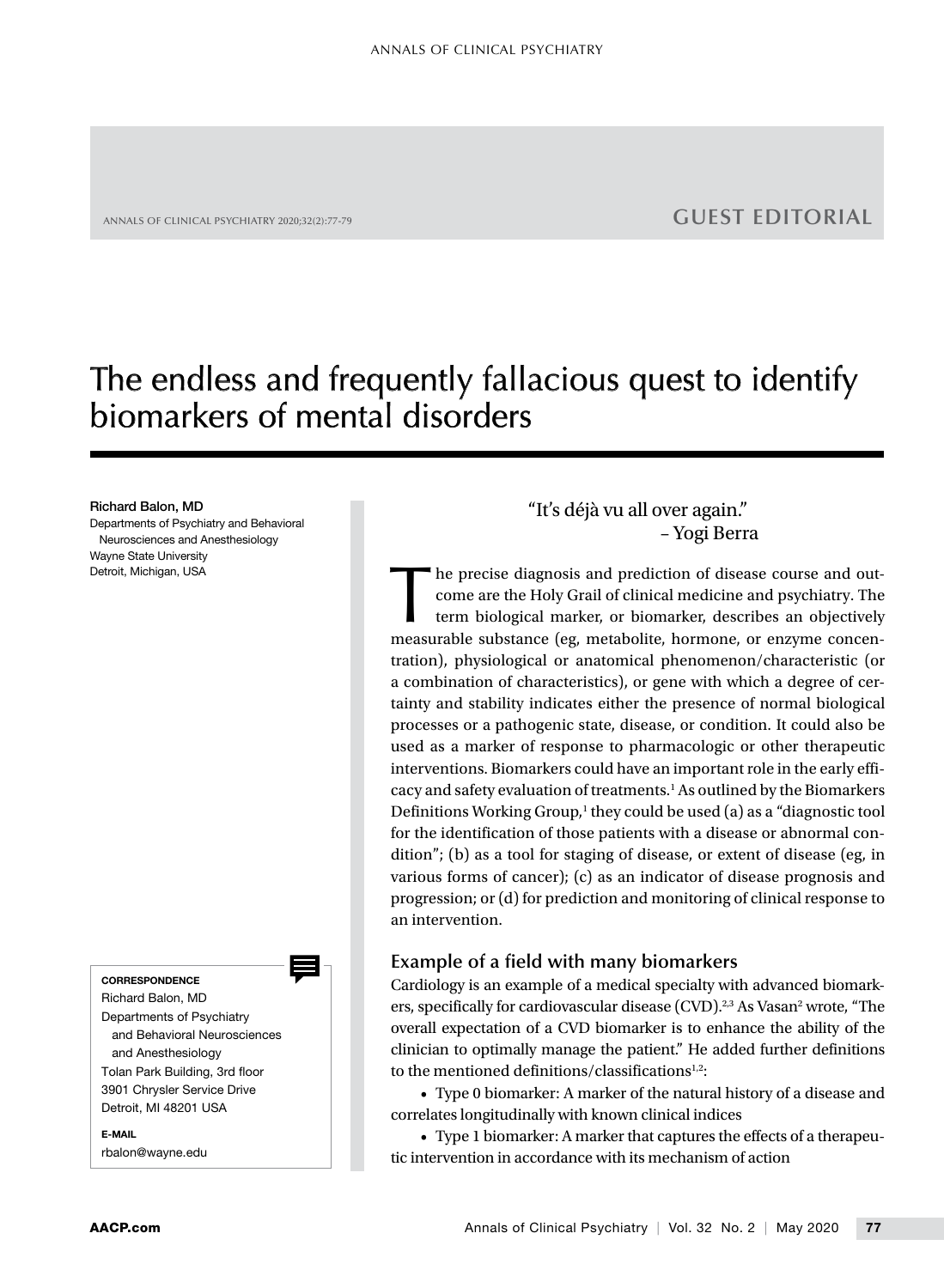• Surrogate end point (or type 2 biomarker): A marker that is intended to substitute for a clinical end point; a surrogate end point is expected to predict a clinical benefit or harm or a lack of benefit.

Vasan<sup>2</sup> also distinguishes between risk factor (associated with a disease because of a causal pathway leading to the disease) and risk marker (associated with the disease but not causally linked, because it could be a measure of the disease process itself).

There are numerous biomarkers for coronary heart disease that are cholesterol-related, inflammatory, prothrombotics, endocrine-related, vascular-related, lifestyle, and others (summarized in references 2 and 3). Not all of these markers are equally useful, but some (eg, lipid profile) are standardized, available, convenient, linked to disease prospectively, and could be tracked during disease treatment.

### **What about psychiatry?**

Biological psychiatry has been exploring biomarkers of mental disorders almost since the beginning. Efforts to identify meaningful biomarkers have been enormous, as illustrated by a February 1, 2020 PubMed search of "biomarkers, psychiatry," which yielded 13,172 items from as far back as 1972. The search for specific biomarkers in psychiatry has at times been triggered by postulated mechanisms of a specific disease (eg, catecholamine theory of depression) or by accidental findings (eg, smooth pursuit eye movement abnormalities in patients with schizophrenia). Biomarkers have been enthusiastically welcomed, explored in numerous studies, and gradually forgotten after they fail to fulfill their early promise or meet the criteria outlined by the Biomarkers Definitions Working Group $^{\rm l}$  or Vasan. $^{\rm 2}$ 

The first group of biomarkers explored in psychiatry was the metabolites of catecholamines. During the 1970s and 1980s, many researchers investigated the role of 3-methoxy-4-hydroxyphenylglycol and other monoamine metabolites (eg, homovanillic acid, 5-hydroxyindoleacetic acid [5-HIAA]) for the prediction of treatment outcomes in depression and as a marker of suicidality (5-HIAA). Ultimately, these measures were not found to be useful in the prediction of treatment outcomes or anything else.4 Lower levels of 5-HIAA in cerebrospinal fluid remains a well-recognized finding, but its clinical utility is questionable because "clear-cut normal" levels are not well established. Another "blockbuster" biomarker—now almost forgotten—was the dexamethasone suppression test (DST), which had utility in the prediction of treatment outcomes in mood disorders and in identifying suicidal patients. Although some clinicians found the DST valid as a marker of endogenous depression (another forgotten term in psychiatry), ultimately, after hundreds of studies, its diagnostic validity and clinical utility in depression has not been confirmed.<sup>5</sup> The DST has been consigned to oblivion, along with the catecholamine metabolites.

Numerous other measures and procedures have been investigated as biomarkers. Examples include the use of various EEG patterns, including quantitative EEG; provocation of anxiety/panic attack procedures (infusions of lactate, isoproterenol, infusions/injections of cholecystokinin and pentagastrin, tryptophan depletion, inhalation of  $CO<sub>2</sub>$ ); heart rate variability in various disorders and its change after treatment; brain imaging and its changes; and blockade of dopamine receptors (or percentage of occupation) by antipsychotic medications on positron emission tomography scans in schizophrenia. None of the large parade of these biomarkers seem to have clinical utility, as compared with biomarkers in some other disciplines (eg, cardiology). In a review of biomarkers and clinical markers of panic disorder, Cosci and Mansueto<sup>6</sup> concluded that the clinical utility, sensitivity, specificity, and predictive value of all biomarkers for panic disorder remain questionable. That seems to hold true for the rest of the biomarkers in the field of psychiatry.

The latest area promising us biomarkers of mental illness is genetics. The August 2019 issue of the *American Journal of Psychiatry* (AJP) was devoted to this topic. Editor-in-Chief Ned Kalin, MD, concluded that "… we now have a deep understanding of the molecular and genetic mechanisms underlying heritability."7 However, the question is whether genetic markers are following the same path as other biomarkers in psychiatry, and whether they can be clinically useful. Consider this quote from another article in the same issue of AJP: "This study provides new information on genetic associations and demonstrates that genetic liability for major depression increases risk for suicide attempt across psychiatric disorders."8 Is this not something clinicians have known? Just how does this information increase clinical utility?

#### **What are we left with in psychiatry?**

Perhaps the only valid set of biomarkers meeting criteria set in other disciplines is for narcolepsy. The diagnostic criteria for this disorder include defined hypocretin